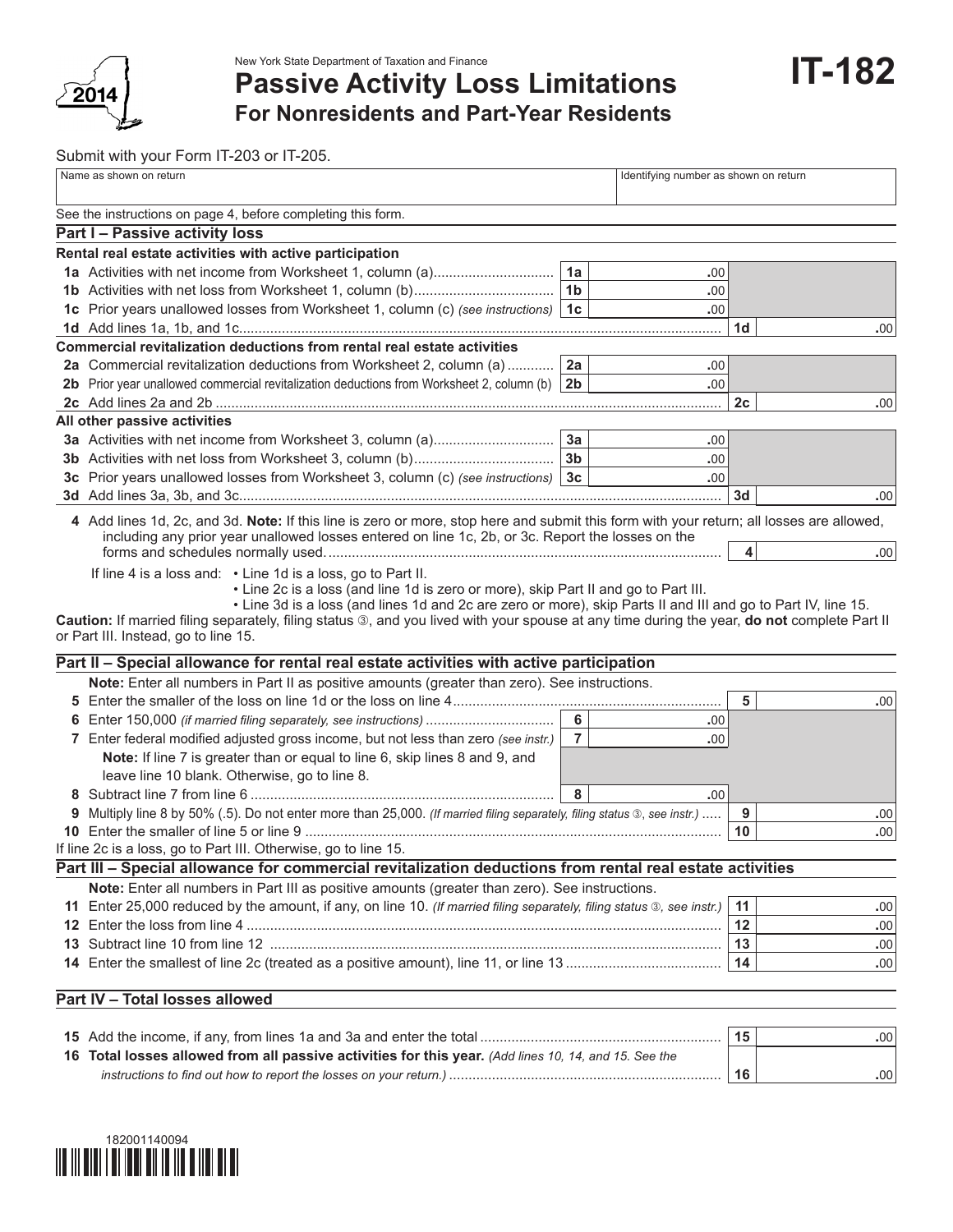**Caution:** *File this form and its worksheets with your tax return. Keep a copy for your records.*

| Worksheet 1 - For Form IT-182, lines 1a, 1b, and 1c (see instructions) |                        |                 |                                   |                       |                               |                      |      |  |
|------------------------------------------------------------------------|------------------------|-----------------|-----------------------------------|-----------------------|-------------------------------|----------------------|------|--|
|                                                                        |                        |                 | <b>Current year</b><br>(b)<br>(a) |                       | <b>Prior years</b>            | Overall gain or loss |      |  |
|                                                                        |                        |                 |                                   |                       | (c)                           | (d)                  | (e)  |  |
| Name of activity/property<br>description and address                   | Date of<br>acquisition | Date of<br>sale | Net income<br>(line 1a)           | Net loss<br>(line 1b) | Unallowed<br>$loss$ (line 1c) | Gain                 | Loss |  |
|                                                                        |                        |                 | .00                               | .00                   | .00                           | .00                  | .00  |  |
|                                                                        |                        |                 | .00                               | .00                   | .00                           | .00                  | .00. |  |
|                                                                        |                        |                 | .00                               | .00                   | .00                           | .00                  | .00  |  |
|                                                                        |                        |                 | .00                               | .00                   | .00                           | .00.                 | .00  |  |
|                                                                        |                        |                 | .00                               | .00                   | .00.                          | .00                  | .00  |  |
| Totals. Enter on Form IT-182, lines 1a, 1b, and 1c                     |                        |                 | .00                               | .00                   | .00.                          |                      |      |  |

## **Worksheet 2 – For Form IT-182, lines 2a and 2b** *(see instructions)*

|                                                      | (a)                                  | (b)                                            | (c)          |
|------------------------------------------------------|--------------------------------------|------------------------------------------------|--------------|
| Name of activity/property<br>description and address | Current year<br>deductions (line 2a) | Prior years'<br>unallowed deductions (line 2b) | Overall loss |
|                                                      | .00                                  | .00                                            | .00          |
|                                                      | .00.                                 | .00                                            | .00          |
|                                                      | .00                                  | .00                                            | .00          |
|                                                      | .00                                  | .00.                                           | .00          |
| Totals. Enter on Form IT-182,                        |                                      |                                                |              |
|                                                      | .00                                  | .00                                            |              |

## **Worksheet 3 – For Form IT-182, lines 3a, 3b, and 3c** *(see instructions)*

|                                                      |                        |                 | <b>Current year</b>     |                       |                             |      | <b>Prior years</b> | <b>Overall gain or loss</b> |  |
|------------------------------------------------------|------------------------|-----------------|-------------------------|-----------------------|-----------------------------|------|--------------------|-----------------------------|--|
|                                                      |                        |                 | (a)                     | (b)                   | (c)                         | (d)  | (e)                |                             |  |
| Name of activity/property<br>description and address | Date of<br>acquisition | Date of<br>sale | Net income<br>(line 3a) | Net loss<br>(line 3b) | Unallowed<br>loss (line 3c) | Gain | Loss               |                             |  |
|                                                      |                        |                 | .00.                    | .00.                  | .00.                        | .00. | .00                |                             |  |
|                                                      |                        |                 | .00.                    | .00.                  | .00.                        | .00. | .00                |                             |  |
|                                                      |                        |                 | .00.                    | .00.                  | .00.                        | .00. | .00                |                             |  |
|                                                      |                        |                 | .00 <sub>1</sub>        | .00.                  | .00.                        | .00. | .00                |                             |  |
|                                                      |                        |                 | .00.                    | .00.                  | .00.                        | .00. | .00.               |                             |  |
| Totals. Enter on Form IT-182, lines 3a, 3b, and 3c   |                        |                 | .00                     | .00                   | .00.                        |      |                    |                             |  |

### **Worksheet 4 – Use this worksheet if an amount is shown on Form IT-182, line 10 or 14** *(see instructions)*

| Name of activity/property<br>description and address | Form or schedule<br>and line number<br>to be reported on | (a)<br>Loss | (b)<br>Ratio | Special<br>Allowance | Subtract column (c)<br>from column $(a)$ |
|------------------------------------------------------|----------------------------------------------------------|-------------|--------------|----------------------|------------------------------------------|
|                                                      |                                                          |             |              |                      |                                          |
|                                                      |                                                          | .00.        |              | .00                  | .00                                      |
|                                                      |                                                          | .00         |              | .00                  | .00                                      |
|                                                      |                                                          | .00         |              | .00 <sup>1</sup>     | .00                                      |
|                                                      |                                                          | .00         |              | .00 <sub>1</sub>     | .00                                      |
|                                                      |                                                          |             |              |                      |                                          |
| <b>Totals</b>                                        |                                                          | .00.        | 1.00         | .00                  | .00                                      |

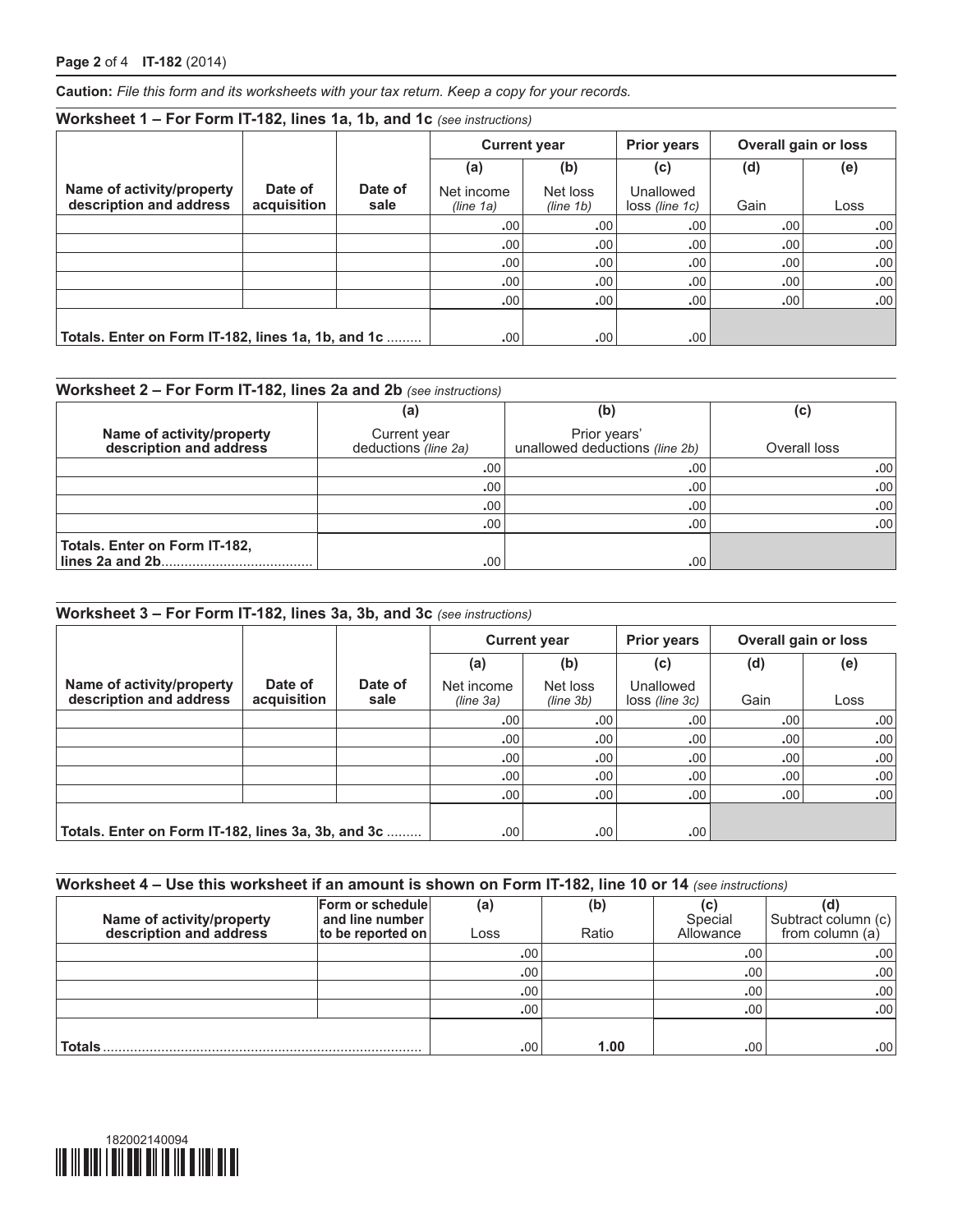## **Worksheet 5 – Allocation of unallowed losses** *(see instructions)*

| Name of activity/property<br>description and address | Form or schedule<br>and line number<br>to be reported on | (a)<br>Loss | (b)<br>Ratio | (C<br>Unallowed<br>loss |
|------------------------------------------------------|----------------------------------------------------------|-------------|--------------|-------------------------|
|                                                      |                                                          | .00.        |              | .00                     |
|                                                      |                                                          | .00         |              | .00 <sub>1</sub>        |
|                                                      |                                                          | .00         |              | .00                     |
|                                                      |                                                          | .00         |              | .00                     |
|                                                      |                                                          |             |              |                         |
| <b>Totals</b>                                        |                                                          | .00         | 1.00         | .00.                    |

## **Worksheet 6 – Allowed losses** *(see instructions)*

| Name of activity/property<br>description and address | Form or schedule<br>and line number<br>to be reported on | (a)<br>Loss | (b<br>Unallowed<br>loss | (c<br>Allowed<br>loss |
|------------------------------------------------------|----------------------------------------------------------|-------------|-------------------------|-----------------------|
|                                                      |                                                          | .00         | .00                     | .00                   |
|                                                      |                                                          | .00         | .00.                    | .00                   |
|                                                      |                                                          | .00         | .00 <sub>1</sub>        | .00                   |
|                                                      |                                                          | .00         | .00                     | .00                   |
|                                                      |                                                          |             |                         |                       |
| <b>Totals</b>                                        |                                                          | .00         | .00.                    | .00                   |

## **Worksheet 7 – Activities with losses reported on two or more different forms or schedules** *(see instructions)*

| Name of activity/property description and address:                                        | (a) | (b)  | (c)   | (d)<br>Unallowed | (e)<br>Allowed |
|-------------------------------------------------------------------------------------------|-----|------|-------|------------------|----------------|
|                                                                                           |     |      | Ratio | loss             | loss           |
| Form or schedule and line number to be<br>reported on (see instructions): _______________ |     |      |       |                  |                |
| 1a Net loss plus prior year unallowed loss                                                | .00 |      |       |                  |                |
| 1b Net income from form or schedule                                                       | .00 |      |       |                  |                |
| <b>1c</b> Subtract line 1b from line 1a. If zero or less, leave blank                     |     | .00. |       | .00.             | .00            |
| Form or schedule and line number to be<br>reported on (see instructions): ______________  |     |      |       |                  |                |
| 1a Net loss plus prior year unallowed loss<br>from form or schedule                       | .00 |      |       |                  |                |
| 1b Net income from form or schedule                                                       | .00 |      |       |                  |                |
| <b>1c</b> Subtract line 1b from line 1a. If zero or less, leave blank                     |     | .00. |       | .00              | .00            |
| Form or schedule and line number to be<br>reported on (see instructions): _____________   |     |      |       |                  |                |
| 1a Net loss plus prior year unallowed loss                                                | .00 |      |       |                  |                |
| 1b Net income from form or schedule                                                       | .00 |      |       |                  |                |
| 1c Subtract line 1b from line 1a. If zero or less, leave blank                            |     | .00. |       | .00.             | .00            |
| <b>Totals</b> …………………………………………………………………………………                                             |     | .00. | 1.00  | .00.             | .00            |